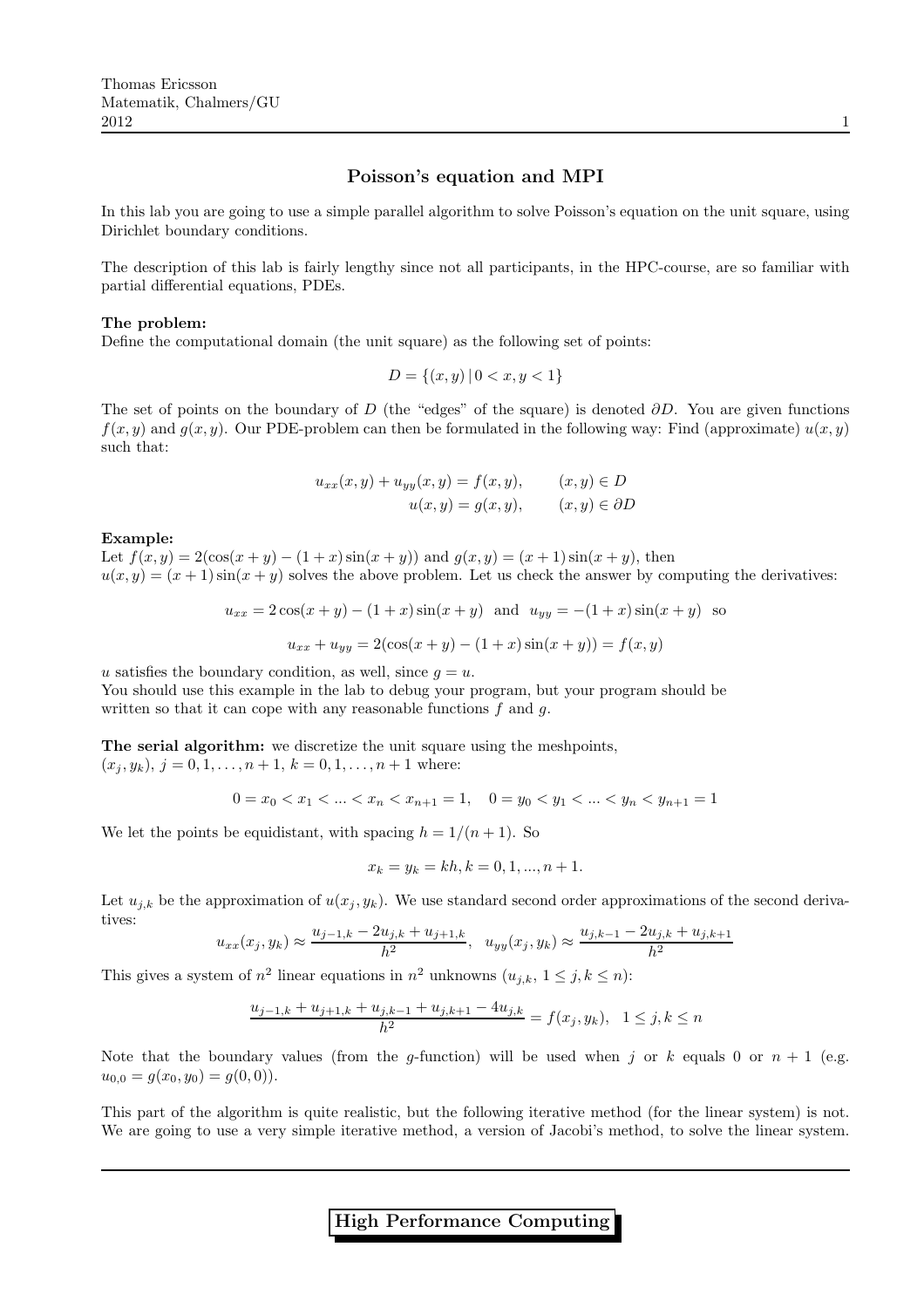One would probably have used a direct method instead, and even if one would have used an iterative method there are much more effective available, but I do not want to make this lab more complicated than necessary. The main advantage of Jacobi's method is its simplicity and the ease by which it can be parallelized. The big drawback is its slow convergence (which becomes slower with increasing n). This is not a major issue in this lab, since you are not learning how to solve PDEs but how to use MPI. The parallelization issues that appear in the lab are typical and realistic.

One iteration of the standard Jacobi method can be written like follows. We introduce temporary quantities,  $\tilde{u}_{j,k}$ ,  $1 \leq j, k \leq n$ , which are computed using two loops over j and k.

$$
\tilde{u}_{j,k} = \frac{u_{j-1,k} + u_{j+1,k} + u_{j,k-1} + u_{j,k+1} - h^2 f(x_j, y_k)}{4}, \quad 1 \le j,k \le n
$$

where the g-values are used for the boundary, as mentioned above. In the image below, internal nodes are marked by circles and boundary nodes by small squares. To form the  $\tilde{u}_{j,k}$ -value marked by **a**, we use  $h^2 f(x_j, y_k)$  and an average of the four u-neighbours, above, below, left of and right of  $\tilde{u}_{i,k}$  (the dashed line show the connections). The b-node uses a boundary value and the c-node uses two boundary values.



When all  $\tilde{u}_{j,k}$ -values have been computed we find out the difference between the two successive approximations to the solution, by computing:

$$
\delta = \max_{1 \le j, k \le n} |\tilde{u}_{j,k} - u_{j,k}|
$$

Finally we replace  $u_{j,k}$  by the temporary values  $\tilde{u}_{j,k}$ , i.e  $u_{j,k} = \tilde{u}_{j,k}$ ,  $1 \leq j, k \leq n$ . The value of  $\delta$  is used to terminate the Jacobi iteration. If  $\delta > \tau$  where  $\tau$  is a tolerance given by the user of the program (you, the reader, in other words), the Jacobi-step is repeated. The iterations are continued until  $\delta \leq \tau$ .

On the next page we are going to modify this algorithm somewhat, but first a section about parallelization.

## Parallelization:

We are going to parallelize the algorithm using so called *domain decomposition*, i.e. we are going to divide the domain, D, into subdomains. Assume you have *four* CPUs. We divide the unit square in four smaller squares. Here is an example. Suppose n is an even number. This way no  $x_i$  or  $y_k$  will equal 0.5.

High Performance Computing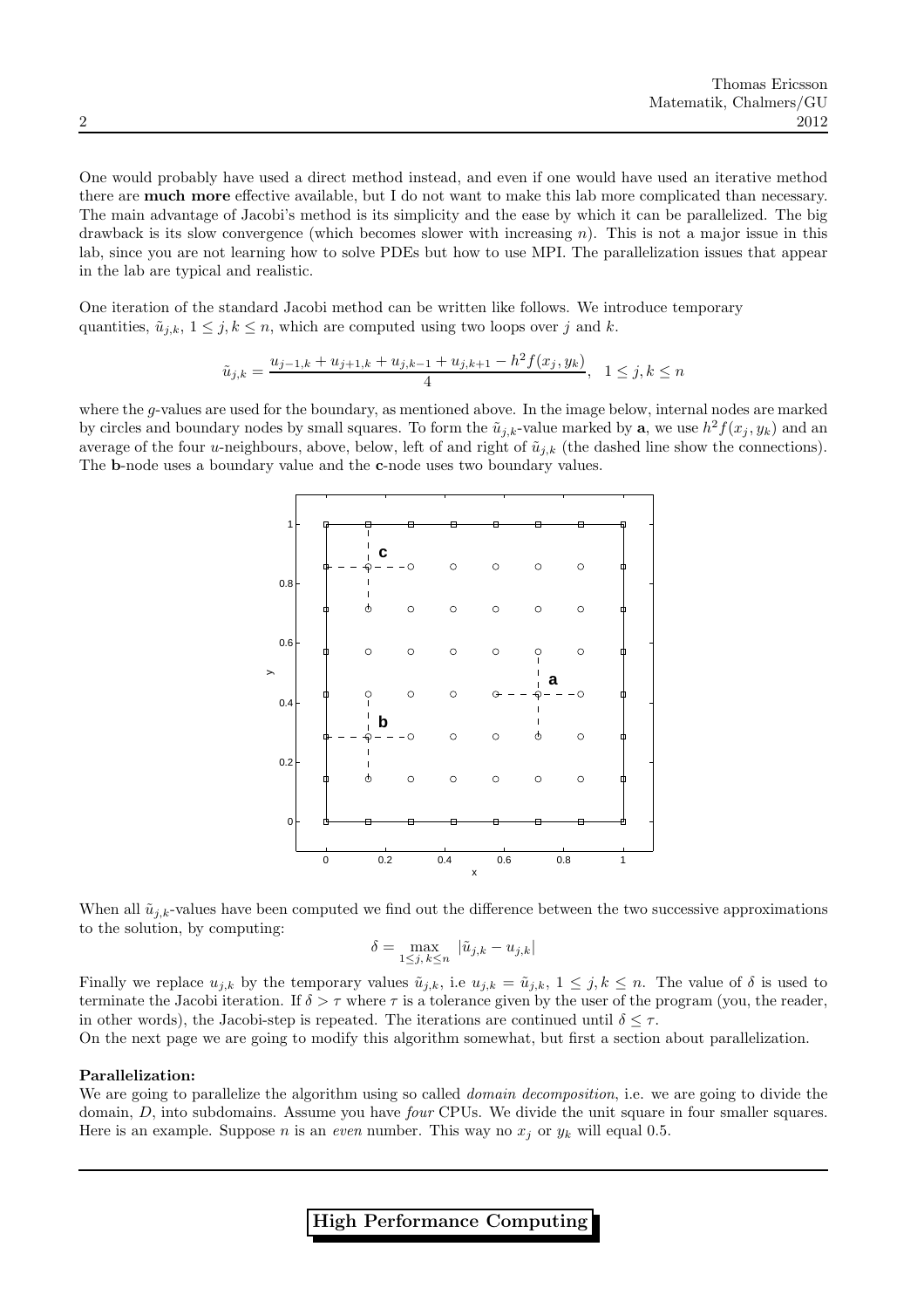In the following image  $n = 8$ . The internal meshpoints are marked by circles and  $\ast$ . Boundary points are marked by small squares. We divide D in to the four squares (separated by the dashed lines) marked  $D_1$ ,  $D_2$ ,  $D_3$  and  $D_4$ . Each CPU is responsible for a subdomain and stores data related with that domain.



CPUs can compute the  $u_{i,k}$ -values corresponding the circles, in parallel. In order to compute the  $\ast$ -values, CPUs must first have communicated and exchanged some data with neighbouring domains. To make this efficient, we want to minimize the number of matrix-elements that are communicated, and when we have to communicate we want to send as much data as possible in one go.

Now to the **modification** of Jacobi's method: to simplify the algorithm and to make it slightly less inefficient, we overwrite the  $u_{j,k}$  (stored on one CPU, so **no** extra communication) with  $\tilde{u}_{j,k}$  as soon as it has been used to update the  $\delta$ -value. So, the latest  $u_{j,k}$  available (on one CPU) will be used at all times. Note that it is sufficient to store  $\tilde{u}_{i,k}$  (and  $\delta$ ) as scalar variables and not as arrays.

## The assignment:

write a parallel MPI-routine, as outlined above, in C or Fortran. To make the lab more realistic I have listed some constraints which your program must satisfy.

- Use four CPUs and the domain decomposition above. Use one master and three slaves (so the master is taking care of one subdomain). The computation should be done in double precision. You decide how the subdomains should be mapped to the processes (which  $D_i$  corresponds to which process).
- The master should read the value of  $n$  (you may assume that it is an even number) and the tolerance  $\tau$ . The Jacobi iteration should be terminated when the  $\delta$ -values (one for each process) all are  $\leq \tau$ .
- You should test your code on the example problem above, and it should compare the computed result with the exact solution, and print the maximum error. The error is composed of three components, roundoff (which is negligible in this application), discretization error (from approximating the derivatives) and the solution error from Jacobi's method. The discretization error is of  $\mathcal{O}(h^2)$ , so a large n gives a small error. The error in Jacobi's method is controlled by  $\tau$ . There should be a balance between the two errors. A tiny  $\tau$  means that discretization error dominates and a large  $\tau$  gives a large error from the solution of the